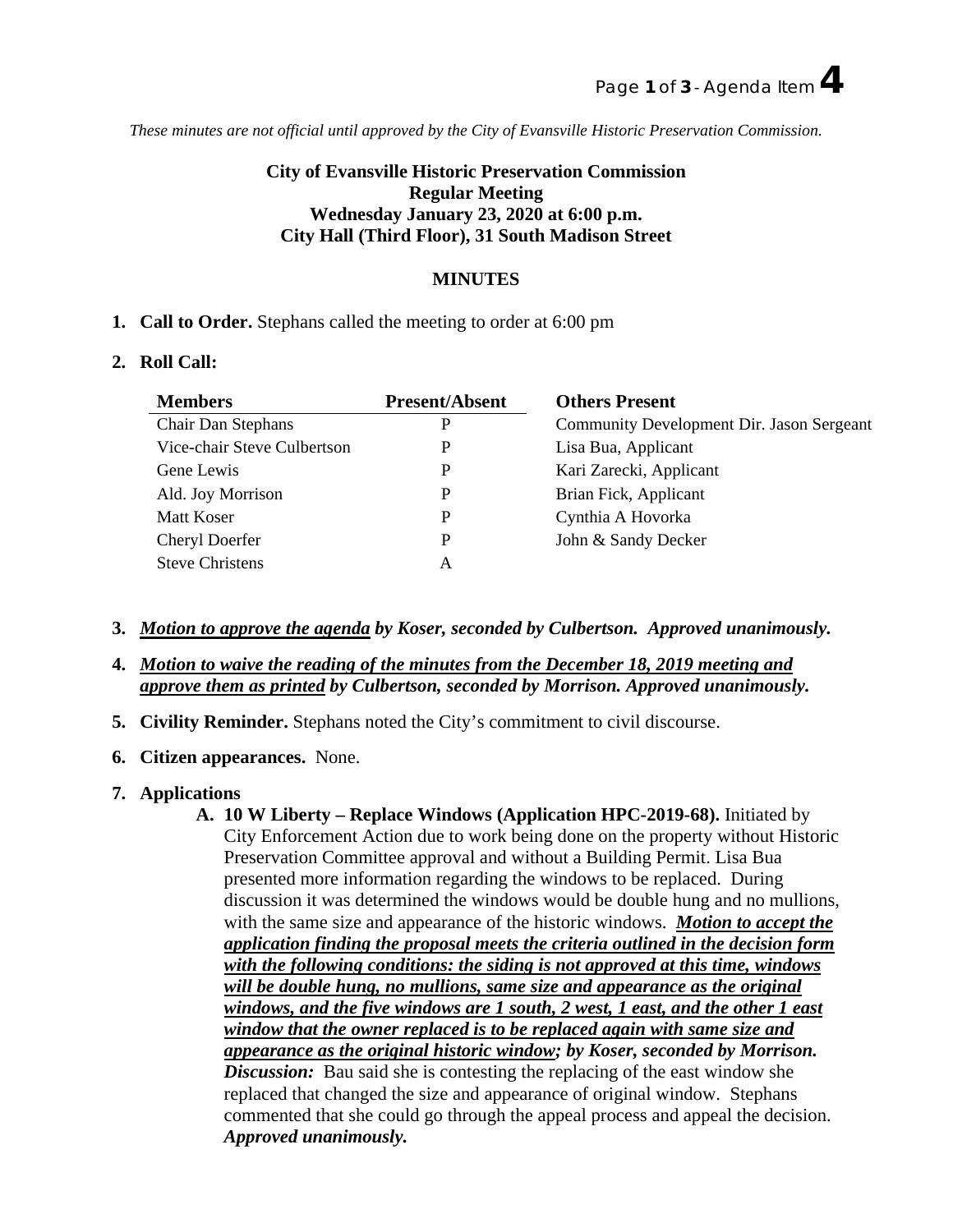*These minutes are not official until approved by the City of Evansville Historic Preservation Commission.*

- **B. 29 W Liberty – Replace Windows (Application HPC-2020-04).** K Zarecki informed the commission the previous owner had replaced ¾ of the windows of the home. Zarecki said they replaced the remaining ¼ of the windows before they were aware of the WI State Historical guidelines. The windows they replaced were not original. *Motion to accept the application finding the proposal meets the criteria outlined in the decision form.by Koser, seconded by Culbertson. Approved unanimously.*
- **C. 19 – 33 W Main – Replace Front Door (Application HPC-2020-05).** B Fick presented to the commission replacing the front doors as they are weathered and not original, adding entrance doors to the northwest corner of building as it was an original entrance to the building, along with replace/repair roofing, gutters, tuckpoint, brickwork, and chimney brickwork. Project received NPS Certification #40518. *Motion to accept the application finding the proposal meets the criteria outlined in the decision form by Culbertson, seconded by Morrison. Approved unanimously.*

#### **8. New Business: Discussion Items:**

- **A. 26 W Garfield – Replace Roof, Porch, Siding, Foundation Covering (Application HPC-2020-02).** Initiated by City Enforcement Action, Original Material Replacement sited the front stairs. In reviewing the application, and the information presented by C Hovorka, the only item up for approval was the roof. *Motion to accept the application finding the proposal meets the criteria outlined in the decision form with the following condition: the roof is the only item for approval on the application by Culbertson, seconded by Lewis . Approved unanimously.*
- **B. 24 E Main – Replace Front Door (Application HPC-2020-05).** J Decker informed commission of the problems with the proper function and safety front doors. Carpenter contractor has exhausted repair efforts to eliminate gap at threshold due to settlement of the structure. Replacement will be similar in design, color, scale, and architectural appearance. Door swing will change to swing out which is not in accordance with the city code. L Schalk reviewed and signed the building permit and allowed the door to swing out as stated in the application. *Motion to accept the application finding the proposal meets the criteria outlined in the decision form by Culbertson, seconded by Morrison . Approved unanimously.*
- **9. Old Business.** None